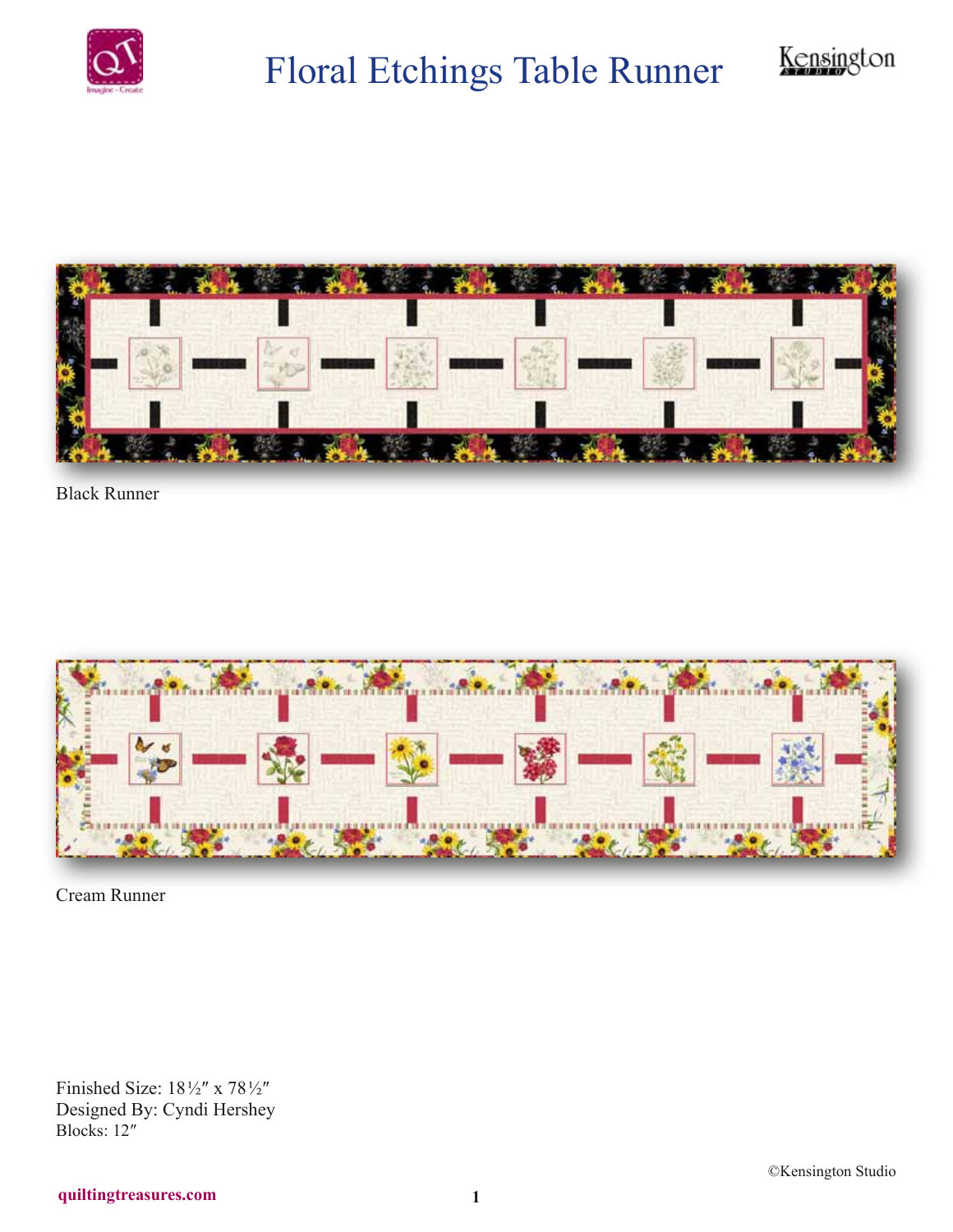

## Floral Etchings Table Runner



| <b>Black Runner</b><br><b>FABRIC REQUIREMENTS</b> |               |  |
|---------------------------------------------------|---------------|--|
|                                                   |               |  |
| Design                                            | Yards         |  |
| 23514-J                                           | $\frac{1}{3}$ |  |
| 23515-J                                           | $\frac{5}{8}$ |  |
| 23516-J                                           | $\frac{1}{2}$ |  |
| <b>Binding Only</b>                               |               |  |
| 23517-E                                           | 1             |  |
| 23518-J                                           | $\frac{1}{8}$ |  |
| 23518-R                                           | $\frac{1}{4}$ |  |

| <b>Cream Runner</b>            |               |
|--------------------------------|---------------|
| <b>FABRIC REQUIREMENTS</b>     |               |
| Design                         | Yards         |
| 23514-J                        | $\frac{1}{3}$ |
| 23515-E                        | $\frac{5}{8}$ |
| 23516-J<br><b>Binding Only</b> | $\frac{1}{2}$ |
| 23517-E                        |               |
| 23518-R                        | $\frac{1}{8}$ |
| 23519-E                        | $\frac{1}{4}$ |



## **Cutting**

*Note: All strips are cut across the width of the fabric unless otherwise noted. Also, instructions are given for reversible runner (or two single runners – one black and one cream).*

## **A. 23514-J (patches)**

• Cut ¼″ beyond edge of cream edge of patches.

#### **B. 23515-J (large black floral) 23515-E (large cream floral)**

- Cut (6) 3″ strips. Sew strips together end to end with diagonal seams; press.
- Cut (1) 3″ x 24″ from each end. From remainder of pieced strip, cut (2) 3″ x 84″.

## **C. 23516-J (small black floral)**

**•** Cut (5) 2 ½″ strips for binding. For reversible runner Cut (10)  $2\frac{1}{2}$ " strips for binding two single runners.

## **D. 23517-E (cream tonal print)**

#### *For each single runner*

- Cut (5) 2" strips; subcut (12) 2" x 6" and (12) 2" x 8".
- Cut (2)  $3\frac{1}{2}$ " strips.
- Cut  $(2)$  6" strips.

**E. 23518-J (black tonal print) 23518-R (red tonal print)**

• Cut (2)  $1\frac{1}{2}$ " strips.

## **F. 23518-R (red tonal print) 23519-E (cream stripe)**

- Cut (5) 1″ strips. Sew strips together end to end with diagonal seams; press.
- Cut (2) 1″ x 16″ from one end. From remainder of pieced strip, cut (2) 1″ x 77″.

## **Construction**

- **1.** Center a (D)  $2'' \times 6''$  strip to both sides of an (A) square. Press toward the strips and trim ends even with the square. Center a (D)  $2'' \times 8''$  strip to top and bottom of the square. Press toward the strips and trim ends even with the square. Centering square, trim to  $7\frac{1}{2}$ ". Repeat to make (12) blocks.
- **2.** Strip Set 1: Sew a (D)  $3\frac{1}{2}$ " strip to each side of an (E)



 $1\frac{1}{2}$ " strip. Press toward the (E) strip. Crosscut strip set into (12) 3″ segments.

#### **quiltingtreasures.com 2**